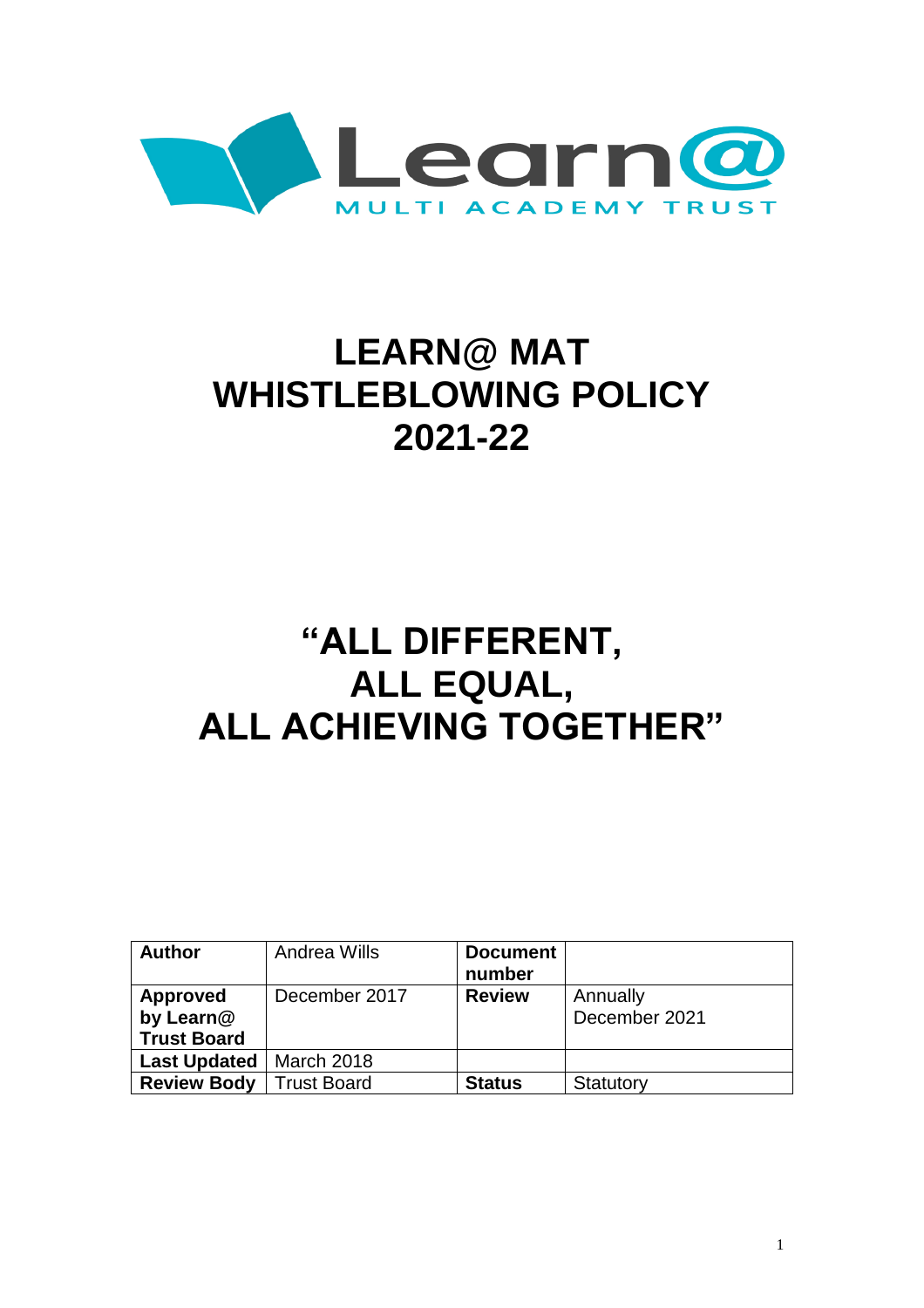## **1. Introduction**

1.1 Learn@ MAT is firmly committed to the highest standards of honesty and integrity, openness and accountability. It recognises that at one time or another all of us may have concerns about what is happening at work.

1.2 This *Whistleblowing Policy* is designed to encourage you to report any suspected wrongdoing or dangers in relation to our activities, whether you are internal or external to Learn@ MAT. It provides clear and practical steps you can take to properly raise your concern and information about how we will handle it.

1.3 This policy does not form part of any contract of employment and we may amend it at any time. We will review it annually and the Learn@ Trust Board will monitor all Whistleblowing disclosures.

## **2. Who can use this Whistleblowing Policy?**

2.1 Learn@ MAT encourages an open culture with all our staff and everyone who comes into contact with us. The procedures detailed in this document cover all Learn@ MAT employees as well as individuals who work within our Academies including consultants, contractors, those on work experience or work-shadowing, volunteers, and agency workers, who feel they need to raise certain issues relating to Learn@ MAT in confidence.

2.2 Whistleblowers at work receive statutory protection from being victimised or dismissed provided that the information they disclose meets certain criteria.

## **3. What is a Whistleblower?**

3.1 A whistleblower raises serious concerns which must be in the public interest and which must not merely relate to a trivial matter.

3.2 A whistleblower normally raises matters where the interests of others are at risk. They may include, but are not restricted to:

- Grooming of young people
- Abuse in care
- Criminal activity
- Failure to comply with any legal or professional obligation or regulatory requirement
- Miscarriages of justice
- Danger to health and safety
- Damage to the environment
- Bribery, financial fraud or mismanagement
- Significant regulatory breaches including those of our internal policies and procedures
- Conduct likely to damage our reputation or financial wellbeing
- Unauthorised disclosure of confidential information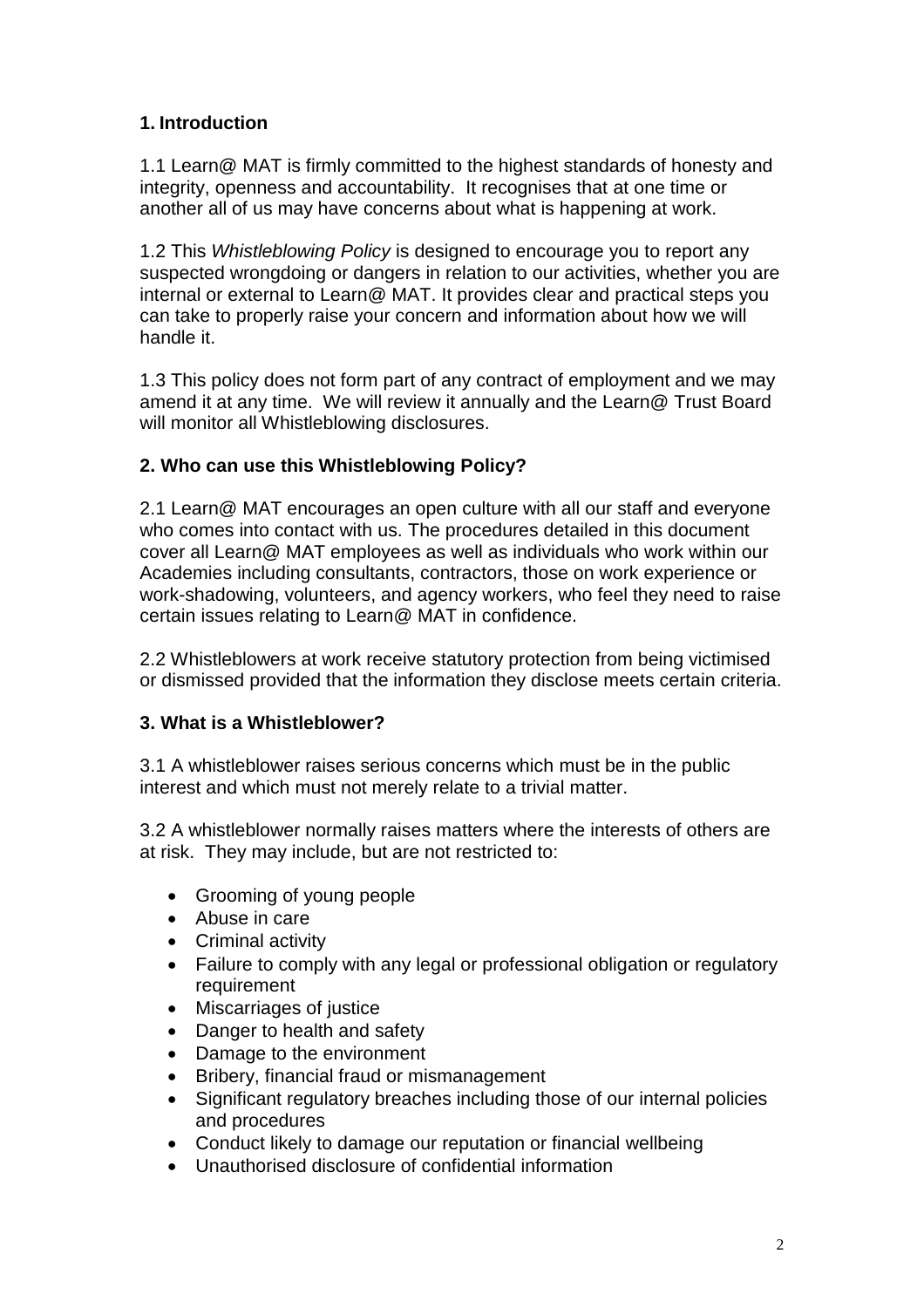- Negligence
- The deliberate concealment of any of the above matters.

3.3 If you are unsure whether it is appropriate to use this *Whistleblowing Policy* or want impartial advice at any stage after raising a concern, you can contact the independent whistleblowing charity *Public Concern at Work.* It operates a confidential helpline managed by qualified lawyers experienced in whistleblowing law and practice.

3.4 The helpline telephone number is 020 7404 6609 and email address [whistle@pcaw.org.uk](mailto:whistle@pcaw.org.uk)

3.6 This Policy should **not** be used for complaints relating to your own private employment matters, such as contractual disputes, bullying or discrimination. In such cases you should use our *Employee Grievance Procedure* or *Bullying, Harassment and Inappropriate Behaviour Procedure.*

#### **4. What protection does the law give a whistleblower?**

4.1 Under the Employment Rights Act 1996 if an employee "blows the whistle" they will receive protection if victimised or dismissed (i.e. by being subjected to a detriment) because of their whistleblowing.

4.2 Examples of detriment include (but are not limited to) any of the following:

- Failure to promote;
- Denial of training;
- Closer monitoring;
- Ostracism;
- Blocking access to resources;
- Unrequested re-assignment or relocation;
- Demotion;
- Suspension;
- Disciplinary sanction;
- Bullying or harassment;
- Victimisation;
- Dismissal;
- Failure to provide an appropriate reference; or
- Failing to investigate a subsequent concern.

4.3 A whistleblowing dismissal is automatically unfair and you do not need two years' continuity of service to bring such a claim in an employment tribunal. Compensation is uncapped. In relation to victimisation, a tribunal can award compensation for financial loss and injury to feelings.

4.4 A whistleblower loses any statutory protection if they commit an offence when making the disclosure.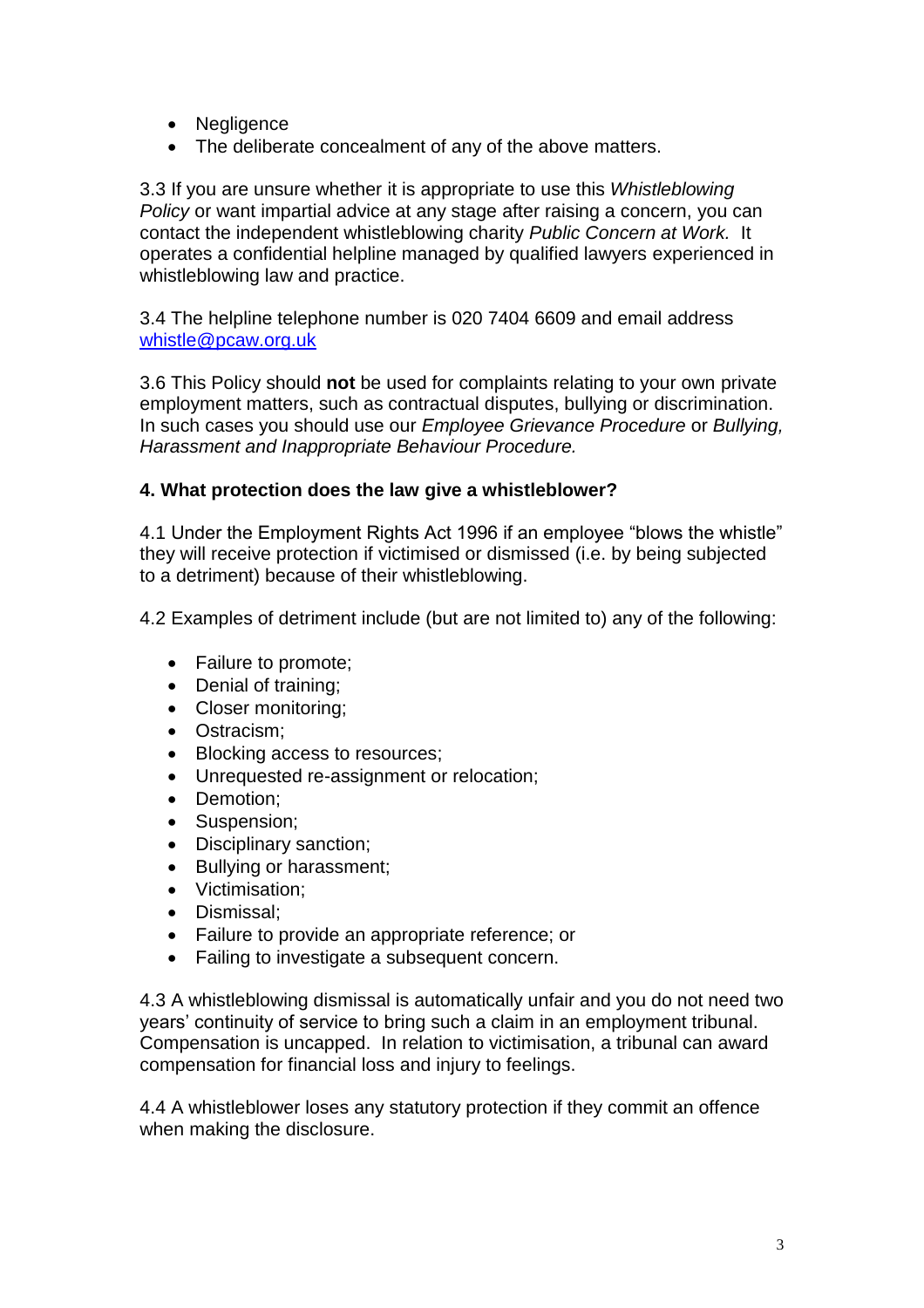## **5. Your protection**

5.1 The Learn@ MAT CEO and the Senior Leadership team are committed to the principles of this *Whistleblowing Policy*. You can be assured that your position will not be at risk if you raise a genuine concern.

5.2 Learn@ MAT will not tolerate any sort of victimisation of anyone raising a genuine concern and anyone responsible for doing so will be subject to disciplinary action.

5.3 Learn@ MAT does not extend this assurance to someone who acts improperly and makes false allegations maliciously or with a view to personal gain. A whistleblower will be subject to disciplinary action in cases when they knew that the matter they raised was untrue.

#### **6. Confidentiality and anonymity**

6.1 Learn@ MAT believes that genuine concerns are best raised openly rather than anonymously. We work on the basis that if a whistleblowing concern is raised constructively, we will be able to deal with it promptly and effectively.

6.2 However, if you wish to raise your concern confidentially, we will make every effort to keep your identity secret and it will not be revealed without your consent unless disclosure is required by law e.g. your evidence is needed in court. If this happens then you will be involved in a discussion to decide the best way to proceed.

6.3 We do not encourage staff to voice whistleblowing concerns anonymously. Proper investigation may be more difficult or impossible if we cannot obtain further information from you. It is also more difficult to establish whether the allegations are credible.

#### **7. How to raise your concern**

There are three ways to do this:

#### 7.1Internal Line Management

If you have a concern about malpractice hopefully you will feel able to raise it first with your line manager, Head Teacher, CEO or our HR Business Partner. Please try to clearly detail your concern(s), preferably in writing. This is also your opportunity to outline how you would like your concern(s) to be investigated, as well as telling us whether you have a direct or personal interest in the matter.

#### 7.2Alternative Internal Contacts

If you feel unable to raise your concern with someone in your immediate line management, for whatever reason, you can contact Andrea Wills who is on our Trust Board as is the guardian of this *Whistleblowing Policy*. In the first instance you should email [WhistleBlowing@learnmat.uk](mailto:WhistleBlowing@learnmat.uk)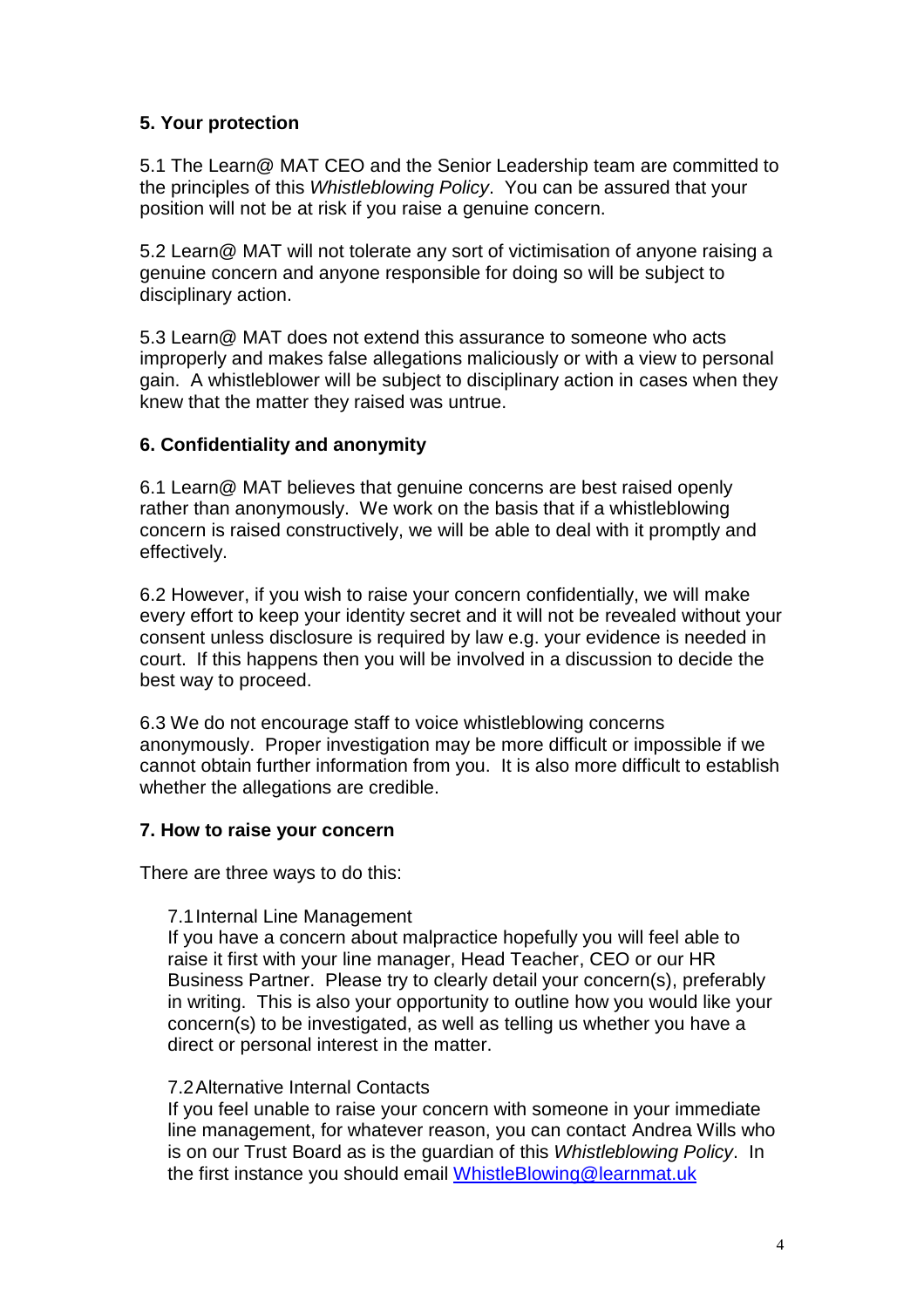Alternatively if you believe that a member of the Senior Leadership Team is involved in the matter that you wish to report, you may prefer to raise it with Ian McGregor one of Learn@ MAT's Members, by first sending an email to [WhistleBlowing@learnmat.uk](mailto:WhistleBlowing@learnmat.uk)

#### 7.3External Contact

The aim of this Policy is to provide an internal mechanism for reporting and investigating any alleged wrongdoing in the workplace and in most cases you should not find it necessary to alert anyone externally. However, if the nature of your concern means that you cannot raise it with any of the recommended contacts, or if you have followed both internal ways and you still have concerns, then please contact *Public Concern at Work* as detailed above. They can advise you on whether the situation you are concerned about can be reported to an additional outside body, such as the Police.

## **8. Investigation and outcome**

8.1 Once you have raised a concern we will carry out an initial assessment and decide what action should be taken. If your concern can be dealt with better under other Learn@ policies you will be given support and advice on what to do next.

8.2 If your concern can be handled under this *Whistleblowing Policy* we will start our inquiry and:

- Tell you who is handling the matter and how you can contact him or her.
- Arrange a meeting with you to discuss your concern. You may bring a colleague or union representative to any meetings under this Policy. Your companion must respect the confidentiality of your disclosure and any subsequent investigation.
- Provide an estimate of how long the investigation will take.
- Advise on what to do if you suffer from immediate or subsequent detrimental action.

8.3 The purpose of this Policy is to enable Learn@ MAT to investigate possible malpractice and take appropriate steps to deal with it and we will give you as much feedback as we can. However, we may not be able to reveal specific details of our investigation or the precise action being taken to resolve your concern when to do so could infringe a duty of confidentiality we owe to someone else. You should treat any information you are given about the investigation as confidential.

## **9. Timeframe of a Learn@ Investigation**

9.1 The timeframe for investigating concerns raised under this Policy will vary depending on the nature and complexity of the case. However, Learn@ undertakes to operate within the following guidelines: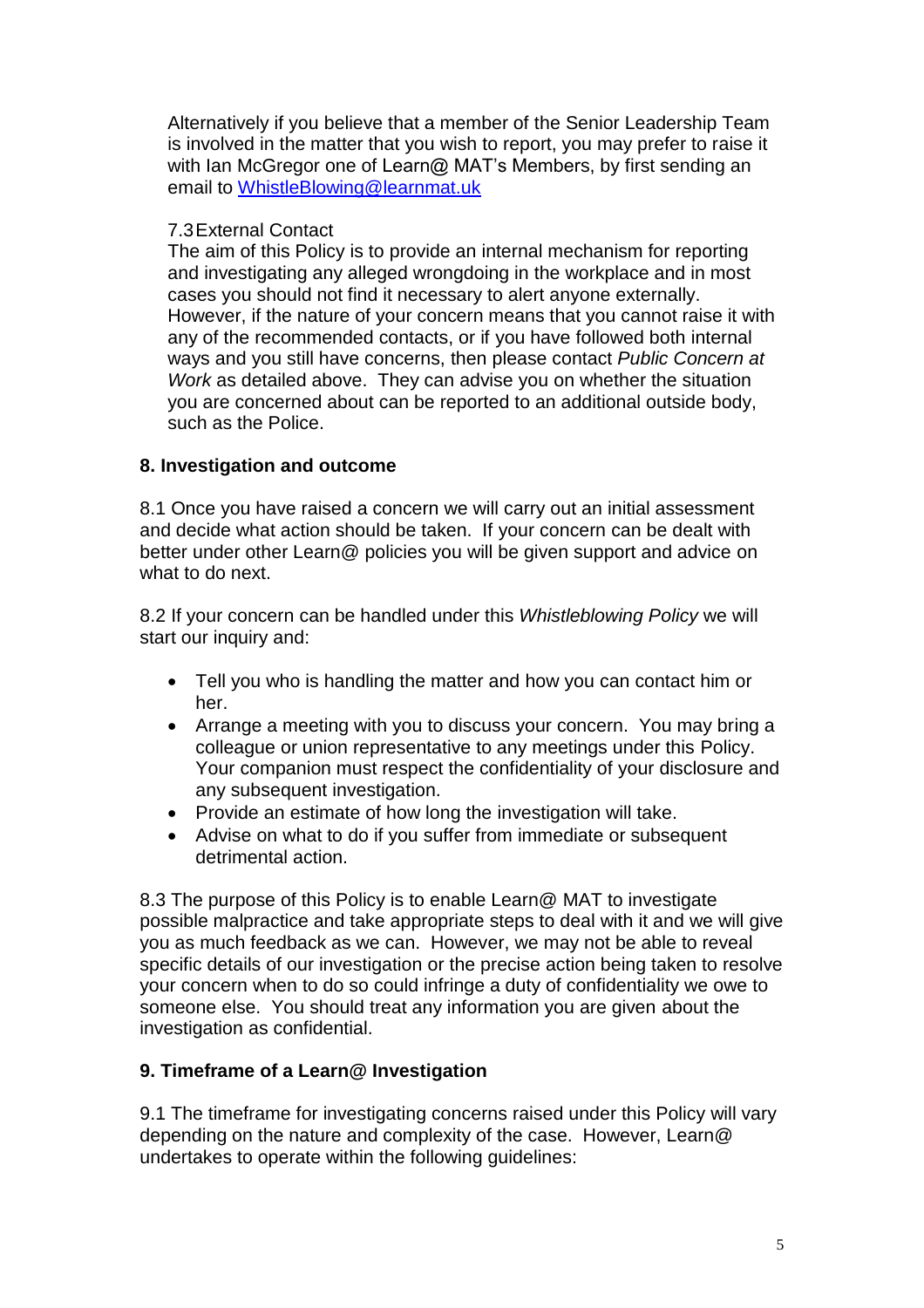- You will receive an initial response to your concern within ten working days during term time. It may take a little longer to respond during school holidays.
- We will prioritise and progress the investigation appropriately.
- We will regularly update you (at least monthly) dependent on the length of the investigation.

#### **10. What to do if you are unhappy in the way we handled your concern**

10.1 Learn@ cannot guarantee that we will respond to all matters in the way that you might wish however we do guarantee that we will handle your concerns fairly and responsibly. If you are unhappy with our first response remember that you can go to other levels internally and to external bodies as detailed in this *Whistleblowing Policy.* 

10.2 For further information please contact:

Andrea Wills, Learn@ MAT's guardian of this *Whistleblowing Policy,* by sending an email to [WhistleBlowing@learnmat.uk](mailto:WhistleBlowing@learnmat.uk)